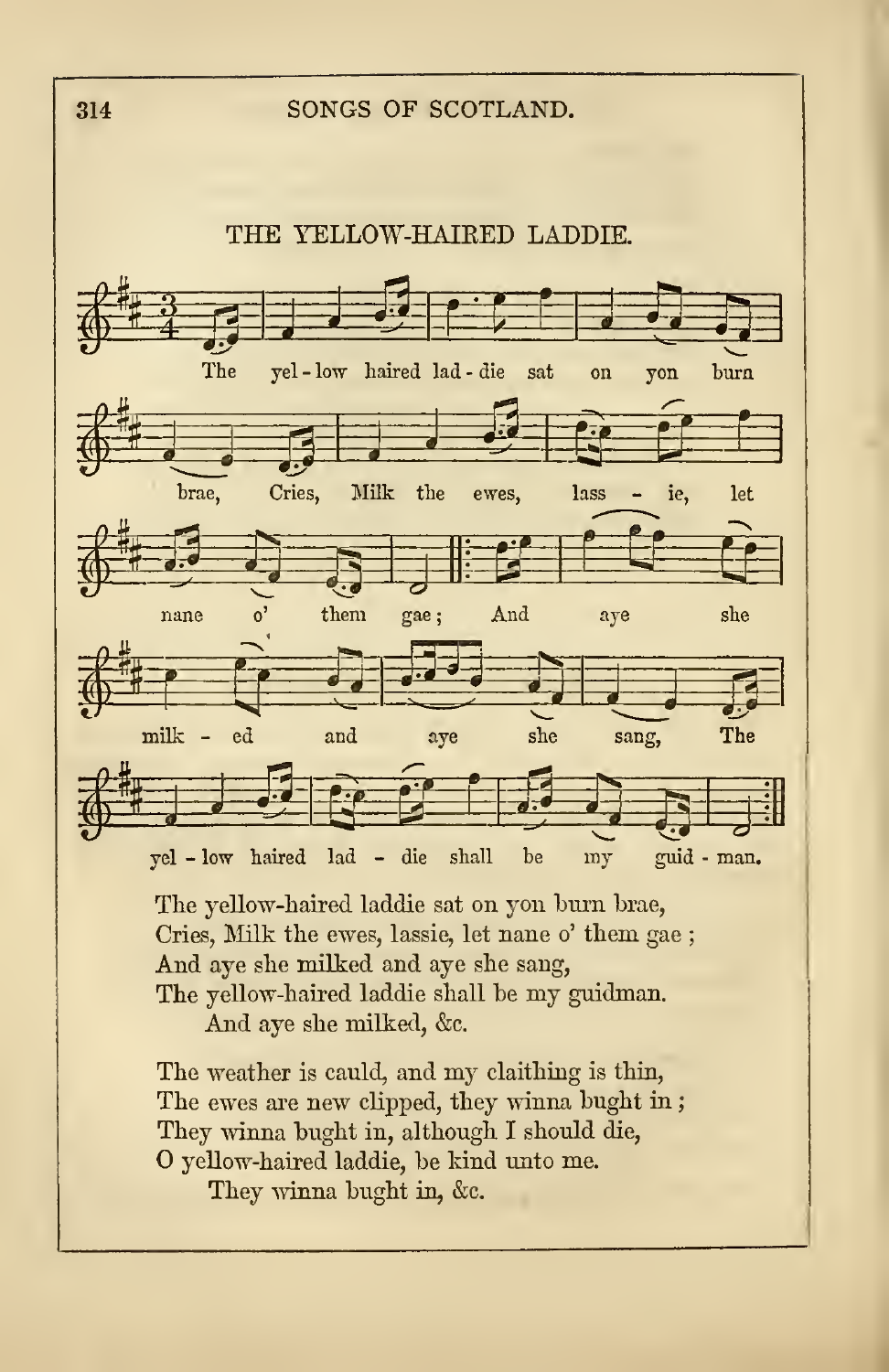## THE YELLOW-HAIRED LADDIE. 315

The guidwife cries but the house, 'Jenny, come ben, The cheese is to mak, and the butter's to kirn.' Though butter and cheese and a' should sour, I'll crack wi' my love for another half-hour-Ae half-hour, and we '11 e'en mak it three, For the yellow-haired laddie my husband shall be.

This appears in the Tea-table Miscellany (1724), as the original simple rustic song to the beautiful melody of The Yellow-Haired Laddie. The air by itself had been published in Mrs Crockat's Music Book, in 1709. Eamsay composed a song to the air, beginning

' In April when primroses paint the sweet plain,'

which is far from being devoid of merit : he also composed for it a song in The Gentle Shepherd—

' When first my dear laddie gaed to the green hill '

a not less pleasing song. Yet it may be said that the old country ditty, which milkmaids used to sing, and which perhaps a milkmaid composed, has a superior charm to all that has been attempted to the same strain.

## THE YELLOW-HAIRED LADDIE.

(ramsay's version).

In April, when primroses paint the sweet plain, And summer approaching rejoiceth the swain, The yellow-haired laddie would oftentimes go To woods and deep glens where the hawthorn-trees grow.

There, under the shade of an old sacred thorn, With freedom he sung his loves, evening and morn : He sung with so soft and enchanting <sup>a</sup> sound, That sylvans and fairies, unseen, danced around.